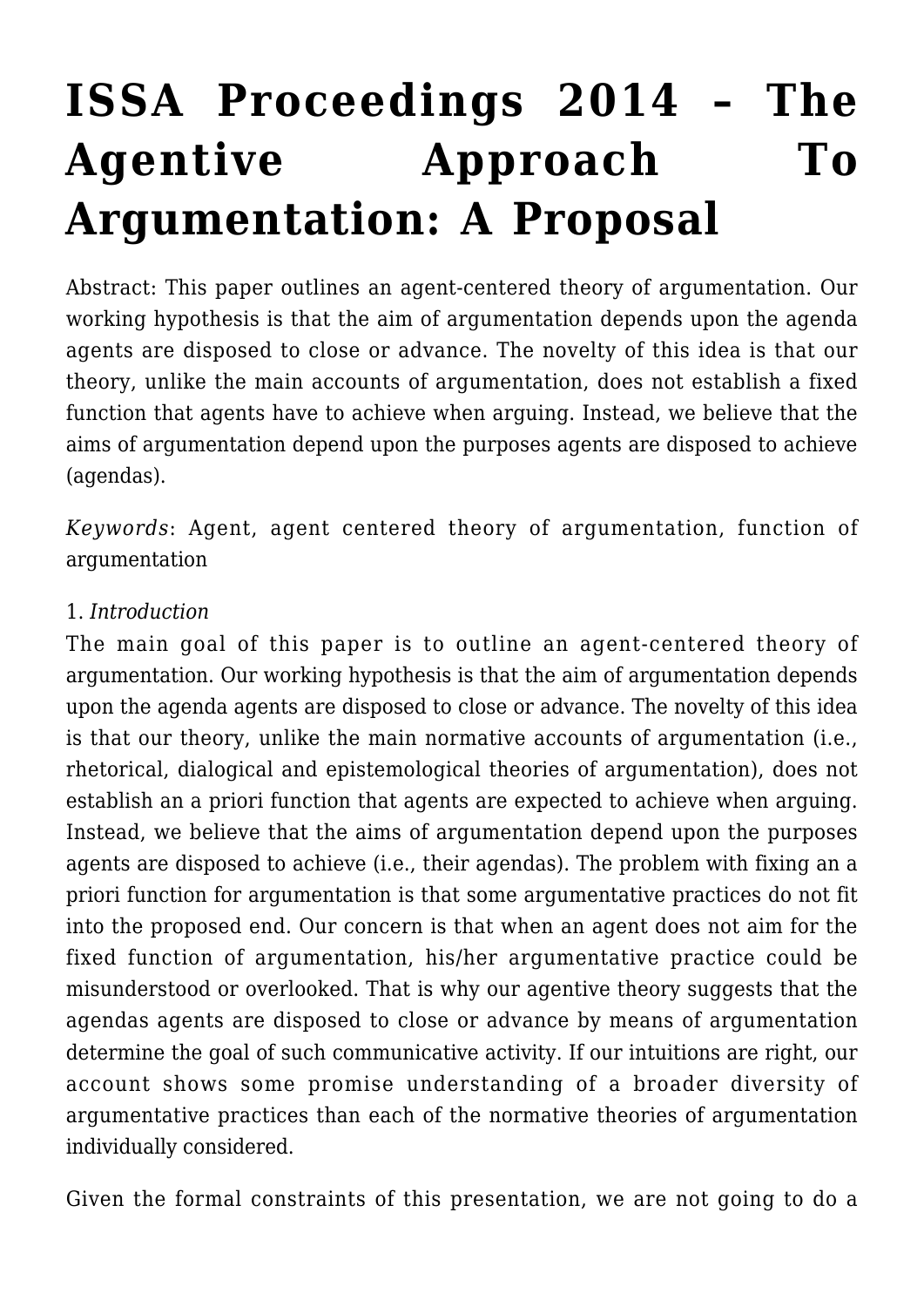thorough reconstruction of each of the normative theories of argumentation. Instead, we are going to do cautious generalizations. First, we are going to make explicit the principle that normative theories of argumentation use to fix the putative goal for argumentation. Then, we will use a counter-example showing that the methodology of fixing an a priori function for argumentation is wrong. Finally, we will present the main concepts of our approach and show how it deals with the proposed counter-example.

## 2. *The normative theories of argumentation*

The normative theory of argumentation is an account providing responses to different issues concerning the analysis and evaluation of arguments. In dealing with the problem of the function of argumentation, normative theories fix an a priori goal that agents are suppose to satisfy. Three main claims are the object of our analysis.

(1) The goal of argumentation is to persuade (e.g., Perelman & Olbrechts-Tyteca, 1969; Tindale, 2004, Zarefsky, 2014).

(2) The goal of argumentation is to achieve a consensus resolving a difference of opinion (e.g., van Eemeren & Grootendorst, 1984, van Eemeren, 2010).

(3) The goal of argumentation is to establish truth and justified belief (e.g., Lumer, 2005a; 2005b)

The problem with fixing the aim of argumentation beforehand, is that some argumentative practices do not adjust to the fixed goal, and, consequently, the theory analyzing and evaluating argumentation tends to misunderstood or overcome such argumentative practices.

Let's take a look at one fragment of the following counter-example proposed by Marianne Doury in the paper "Preaching to the Converted. Why Argue When Everyone Agrees?" For future reference, we will refer to Doury's case as CAR RESTRICTION. In Doury's words, this case is meant to show that "the goal of persuasion is but one goal among others that can be assigned to argumentation, and that, as a result, persuasion cannot be considered as the central element in the definition of argumentation" (2012, p. 100). To contextualize, CAR RESTRICTION is a transcription of a conversation between a vendor (hereafter *V*) and two clients (hereafter *C1* and *C2*). All of them have seen each other before, but they know very little about each other.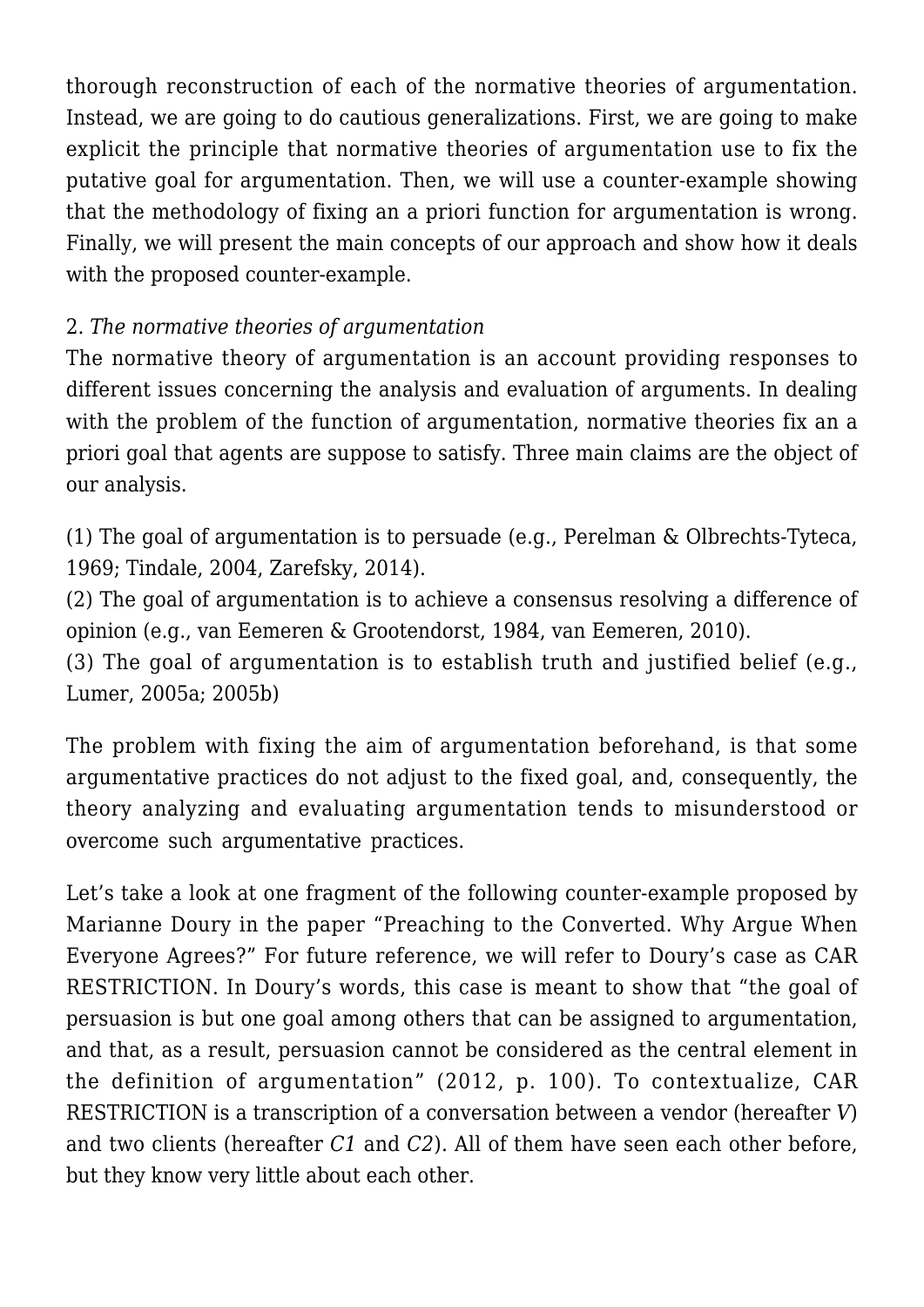#### CAR RESTRICTION

*V*: Actually, what do you think of the law, er … we were actually talking about er… this law, there, that was just voted, that is in effect, you know, the law about traffic restriction for odd-even numbered license plates for the cars.

C1: Listen, I will tell you what I think, for Paris, we should be doing this all the time.

V: All the time.

C2: Exactly. We all agree then.

C1: I find this a great idea. First of all because at last, every day, there is already a maximum number of people who could find a way to organize their transportation… People do not need their cars all the days!

V: The opposition parties, actually, were against it at the beginning and we do not hear them speak anymore, now.

C2: They showed women who…who were actually commuting in the car of their friends, of a friend who came to pick them up; they can do this all the time.

C1: Of course! There are people…well, the problem is, that there need to be jobs or… or certain obligations that allow one to leave at a fixed time and to return at a fixed time. For example, in my case, this is not possible. But, ninety-nine percent of the time, I do not take the car!

V: Yes, you are all the time using public transportation.

C1: Exactly. … (Doury, 2012, p. 101).

According to Doury, CAR RESTRICTION is just an example of argumentative situations in which a controversy is proposed, and even though all the arguers agree on one same view, they provide arguments for their positions (p. 103). To be sure, the controversy is posed by the vendor when asking "what do you think of the law … about traffic restriction for odd-even numbered license plates for the cars?" The agreement between the arguer becomes explicit when C1 states "… we should [impose the restriction for odd-even numbered license plates for cars] all the time," V assents saying "All the time," and C2 responds claiming "Exactly. We all agree then." Finally, without a detailed reconstruction, some of the arguments put forward are the following. C1 "finds [the idea of imposing restriction for odd-even numbered license plates for the cars all the time] great" because, in her words, "at last, every day, there is already a maximum number of people who could find a way to organize their transportation". Additionally, from her perspective "People do not need their cars all the days." C2 agrees with [the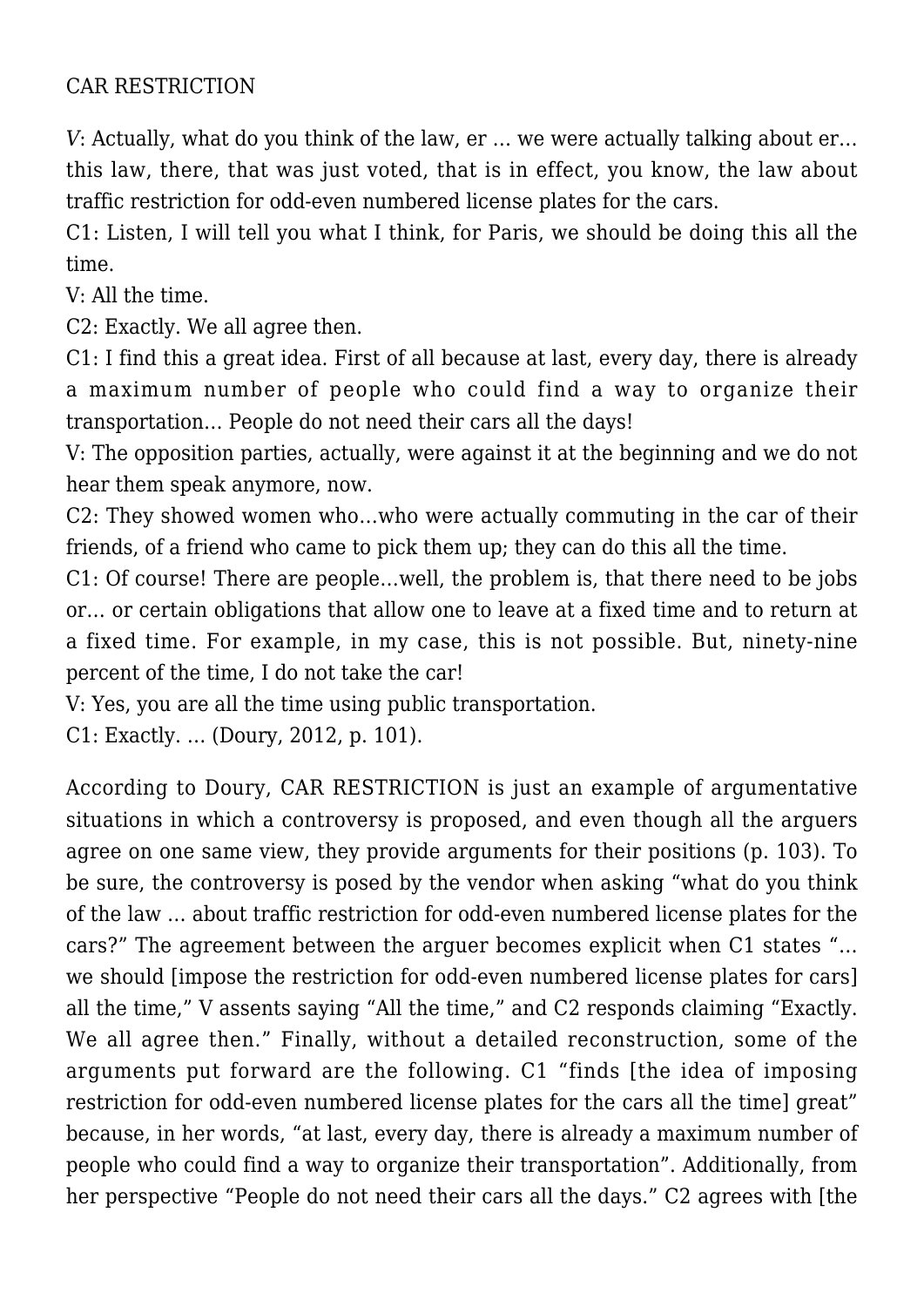idea of imposing restriction for odd-even numbered license plates for cars all the time] because [with this restriction "[t]hey showed women who … were actually commuting in the car of their friends [that] they can do this all the time."

For Doury, CAR RESTRICTION is a counter-example against the idea that the aim of argumentation is persuasion. Shortly, if "to persuade" is defined with the Merriam-Webster dictionary as "to move by argument, entreaty, or expostulation to a belief, position, or course of action," then persuasion is not the goal of argumentation in CAR RESTRICTION. The reason for this is that one cannot "move" someone to believe something that he/she already believes. To clarify, the point is not that persuasion is never the end of argumentation, but to provide a negative instance for the claim that all argumentation aims to persuade.

We believe that CAR RESTRICTION also is a counter-example for the claims that all argumentation aims to resolve a difference of opinion, and that all argumentation aims to the establishment of justified true belief. To recall, from the pragma-dialectical approach, argumentation arises from a disagreement and ends with the dissolution of the different of opinions. Yet, in CAR RESTRICTION the argumentation does not finish with the agreement. Rather, that is trigger for the arguments put forward by the participants of the conversation. Similarly, CAR RESTRICTION presents a counter- example for the epistemological theories of argumentation because in it the arguers are not epistemically justified in believing that the restriction for odd-even numbered license plates for the cars should be imposed all the time. One of the features of knowledge is that it is factual, but the aforementioned proposition is not. Therefore, there is not knowledge to be established in CAR RESTRICTION.

### 3. *The agentive proposal*

Our proposal is that the problems posed by CAR RESTRICTION are explicated if we understand argumentation as a type of agenda an agent has. Briefly put, for our presentation purposes here, an arguer is an agent, and the purpose or objective he/she is trying to attain by arguing is his/her agenda (cf. Gabbay & Woods, 2003; 2005). The closure of each of these agendas is bound by a group of *conditions of execution* (CE). That is, requirements that, if satisfied by the agent, would count as an achievement of the agenda. These requirements include, in the case of epistemic agendas, things like time, information, computational capacity, and methodological strategies (Woods, 2013). Notice that CE are found in varying degrees. Broadly speaking, the most stringent extreme of the spectrum only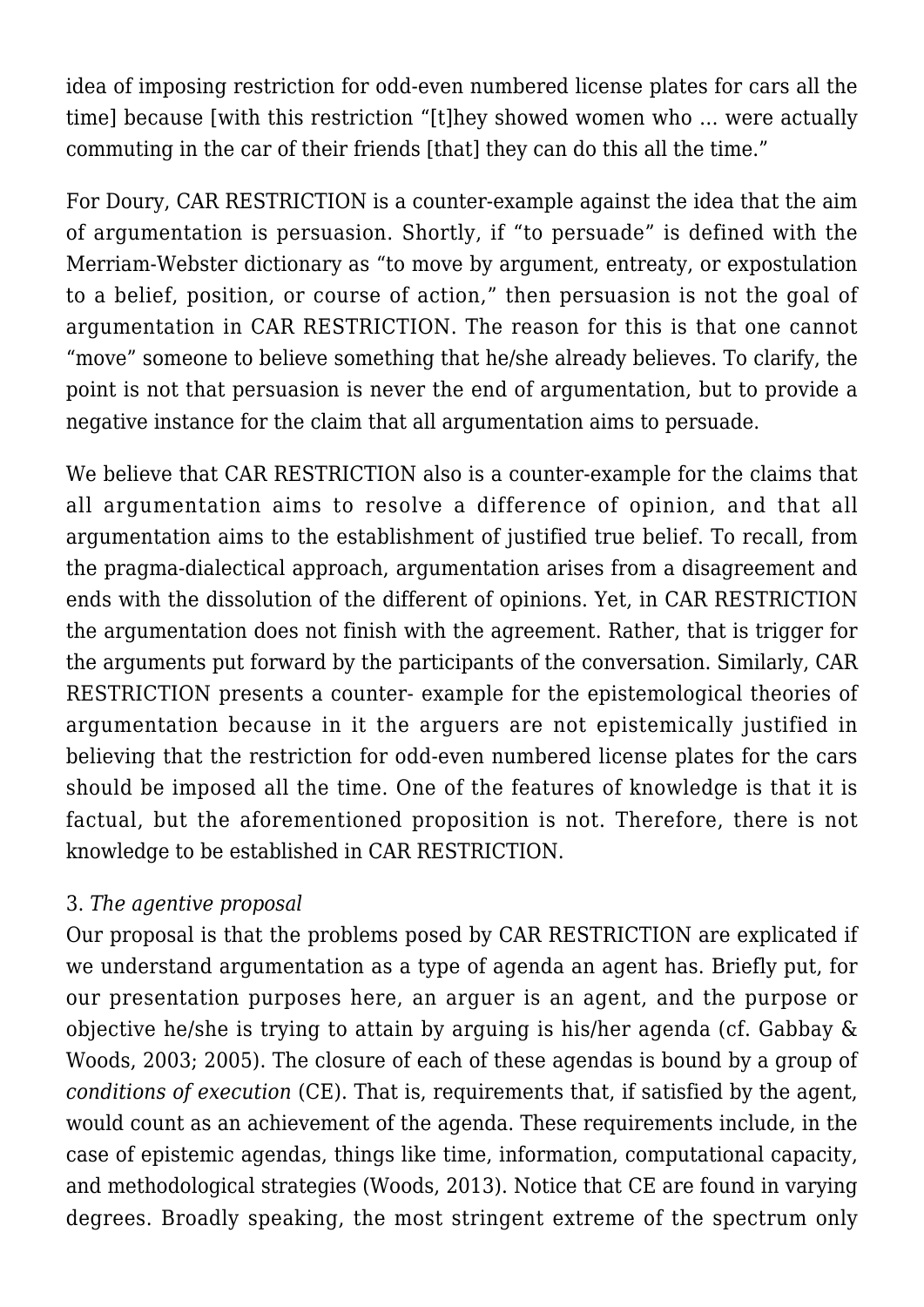authorizes belief formation when all possibilities of error are ruled out – including miscalculation – and/or complete information is achieved, while the other extreme allows for fallibilist belief formation with incomplete information. For instance, when argumentation takes place in scientific discovery, its aim can be taken to be the fixation of a justified (and, optimistically, true) belief. Yet such a demanding goal is not a requirement for argumentations that are directed towards practical purposes, such as putting a hypothesis under probation or justifying a practical decision against a background of incomplete information.

In contrast with other approaches mentioned above, we think the purposes of arguing vary accordingly with the agendas and sub-agendas advanced by the agents. This implies that arguing is an activity performed by agents embedded in other activities and as a part of the requirements of the fulfilment of other agendas. By the same token, arguing presupposes other agendas agents need to achieve if they want their argumentation to be successful. For instance, agents need to capture the attention of their addressees, as well as being warranted that these addressees do understand their arguments. For our present concerns, however, it suffices that we distinguish four kinds of agendas in which the act of arguing can intervene. These agendas are not presented in the spirit of showing an exhaustive list, but only as an example of the fruitfulness of our approach. The agendas in question are:

\* *Agendas of epistemic arrival* (AEA), which aim at forming a particular belief. This is the case where people argue in order to create a belief (cf. Peirce, 1877). To be sure, a paradigmatic case of this kind of agenda is the verification of a scientific hypothesis, and in this sense, there must be some expectations about the grade of strictness of its justification and veracity. Of course, normative epistemological approaches provide an account of these kinds of examples. But not all *AEA* are so. If you have to engage in argument in the absence of complete information in order to take an immediate course of action, as e.g. in an emergency room, then to maintain the strictness of a scientific epistemic arrival would demand more time and, accordingly, the delay would turn out to be fatal – literally. There are times when, given the risks at hand, to aim at effecting an immediate educated guess is better than to wait for a warranted but temporally mediated truth. Still it is also true that sometimes you can try to close an *AEA* by simply asking somebody for information, as in the case of looking for an address in a new city (testimony references). As this last example shows, however, not all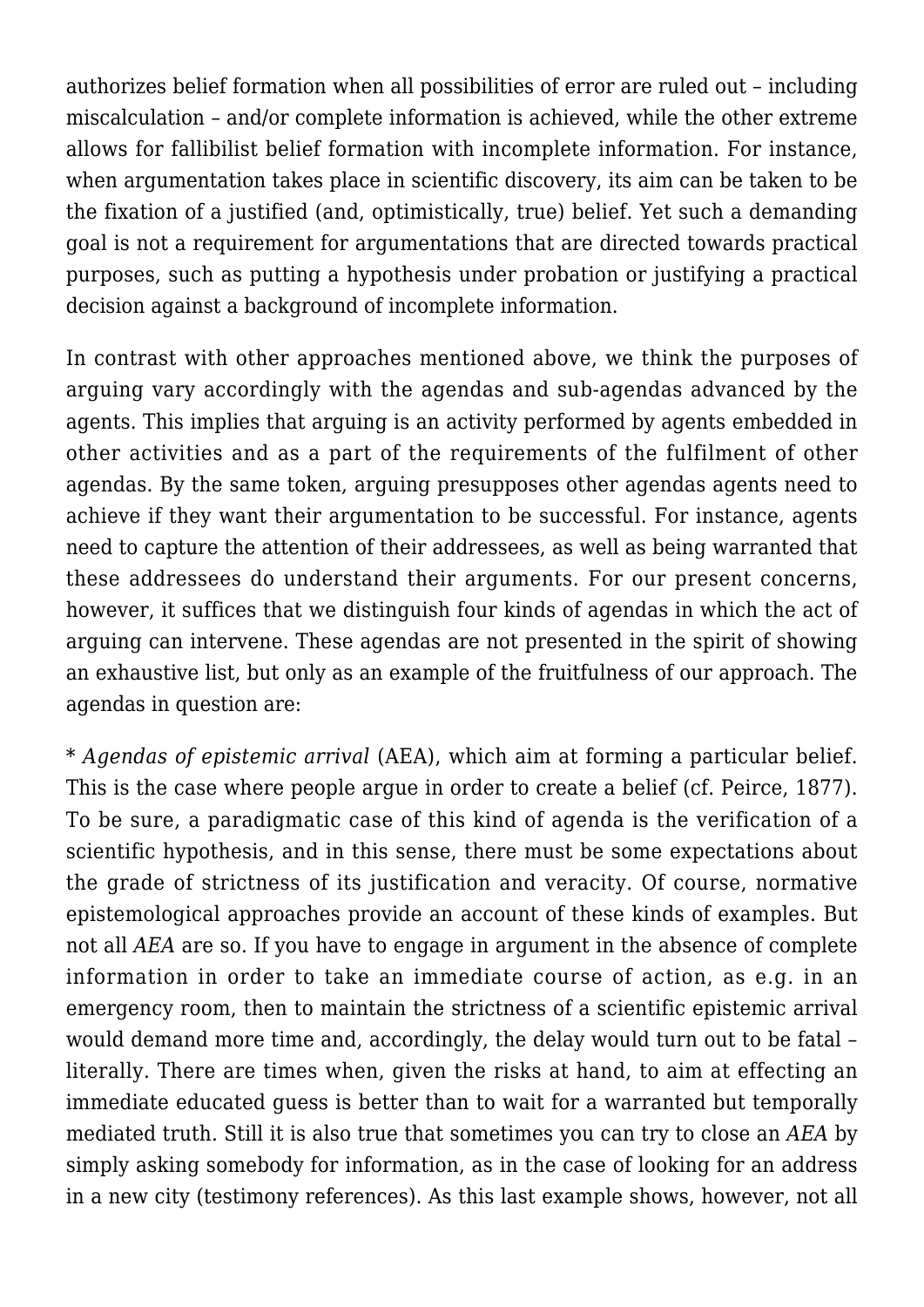*AEA* are accomplished via argumentation.

\* *Agendas of epistemic defensibility* (AED), which intend to present and defend (to other agents) a belief previously fixed by the arguer via the closing of an *AEA*. This includes the cases of political harangues, prosecutor accusations, and attorney's allegations among others. Notice that these agendas do not seek to fixate the arguer's own beliefs, but those of others. In this sense, *AED* are paradigmatic cases of persuasion. As such, they naturally fall under the jurisdiction of rhetorical theories of argumentation. Of course, an *AED* can be sincerely pursued or not. Thus, one can defend a belief, or defend a pretended belief, as in the case of the counsellor who does not believe in the innocence of his/her client.

\* *Agendas of epistemic maintenance* (AEM), which aim at ratifying a belief previously fixed by the arguer via the closing of an *AEA*. This is clearly a case in CAR RESTRICTION. Yet it is important to stress that in this example, it is simply not part of the arguer's agenda to review whether the belief is proper knowledge (the epistemological way), whether it ought to persuade others (the rhetorical way), or whether there is a difference of opinion to resolve (the pragmadialectical way). On the contrary, the arguers advance their arguments in order to have a surplus of reasons for maintaining and preserving a particular epistemic position. And the peculiarity of this scenario is due to the fact that multiple agents carry out the agenda in a joint manner. But there are no obstacles for an *AEM* to be an individual agenda (as in Peirce's 'tenacity' method for fixing belief) or a collective one (as many Colombians agreeing with the conclusion that James Rodriguez is the best player of the first round or stage of the 2014 World Cup – we imagine the Dutch people might feel the same about van Persie or Robben). In any event, the collective case can become a mechanism of ideology preservation.

\* *Agendas of epistemic obstruction* (AEO), which aim at preventing the proper attainment of epistemic agendas by other agents. For instance, when you distract someone in order to avoid them from focusing on some problem (e.g. by arguing about some irrelevant topic), or when one prepares a diversion (e.g. by admitting herrings as premises in the argumentative scenario) you are preventing the proper attainment of epistemic agendas by other agents. In the first case, the obstruction consists in hindering or delaying a proper belief formation on the part of the other agent. In the second, it consists of facilitating the other agent in the formation of a false belief. However, in the last case, there is no pro or con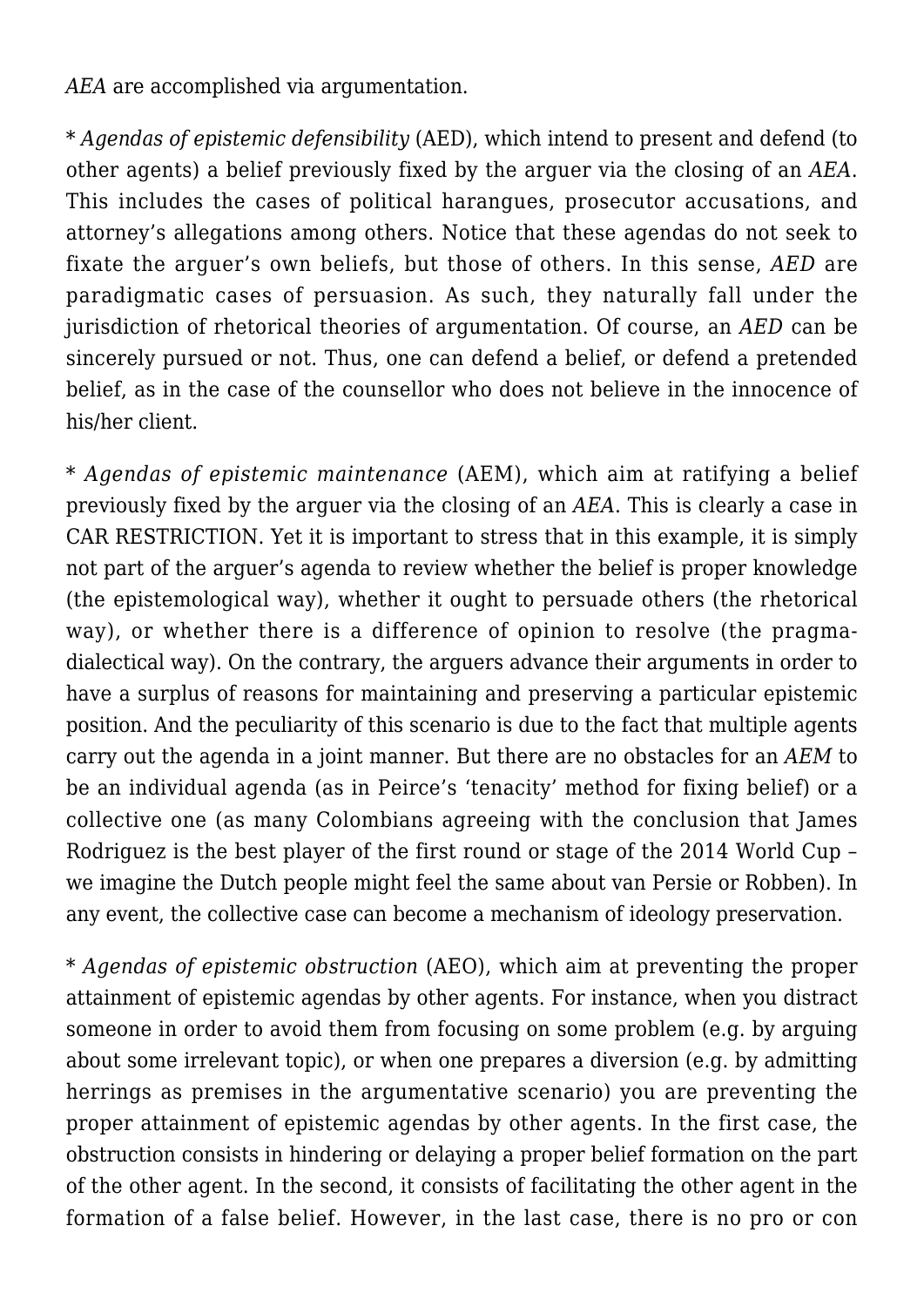persuasion as such, in the sense that it can be any of them. Notice that what is at stake is an epistemic agenda, yet not because the agent has an intrinsic epistemic agenda, but because he/she is interested in the epistemic agendas of his/her addressee. Of course, this instance of an *AEO* is a source of possible error in epistemic agendas and as such it does not need to always be achieved by means of arguing.

Let us observe that all these agendas (*AEA, AED, AEM*, and *AEO*) are actually sub-agendas, that is, agendas that are carried out as a means with respect to an ulterior end. In this sense, their role is primarily 'methodological' (in the etymological sense of the word). Indeed, in the examples discussed above, *AEA* serves as a means for determining truth, saving a life, or arriving at some place. In the *AED* examples, persuasion is pursued in order to obtain votes or to make a decision about the innocence or culpability of someone. In *AEM*, arguing serves the self-assertion of the arguer's belief system. And in *AEO*, arguing functions as a strategy for weakening the potential course of action of other agents. In this sense, this approach explains why arguing is not an end in itself most of the time. Although it can be imagined of as an immediate agenda, as when agents argue as a way of training in argumentation; argumentation is an activity agents engage in order to obtain things different to more arguments.

Finally, our proposal is encompassing enough as to admit different types of epistemic agendas, but equally it is rigorous enough as to not admit relativism: insofar agendas are things that can be achieved totally, partially, presumptively, etc., their fulfilment can be evaluated as adequate or inadequate, better or worse, properly or improperly closed, etc.; and by keeping in mind the *conditions of execution* (CE) and the *degrees of strictness* with which an agenda has to be undertaken, our proposal helps to clarify, in an unified perspective, why there are different epistemic 'contexts', what they are and how to identify them (issues that Doury leaves underspecified), and why they bring varied —although, occasionally, mixed – results. All these topics, however, deserve another paper.

#### References

Doury. M. (2012). Preaching to the Converted. Why Argue When Everyone Agrees? *Argumentation,* 26(1), pp. 99-114.

Gabbay, D. & Woods, J. (2005). *The reach of abduction: Insight and Trial. A practical logic of cognitive systems*, Vol. 2. Elsevier, Amsterdam.

Gabbay, D. & Woods, J. (2003). *Agenda relevance: A study of formal pragmatics. A*